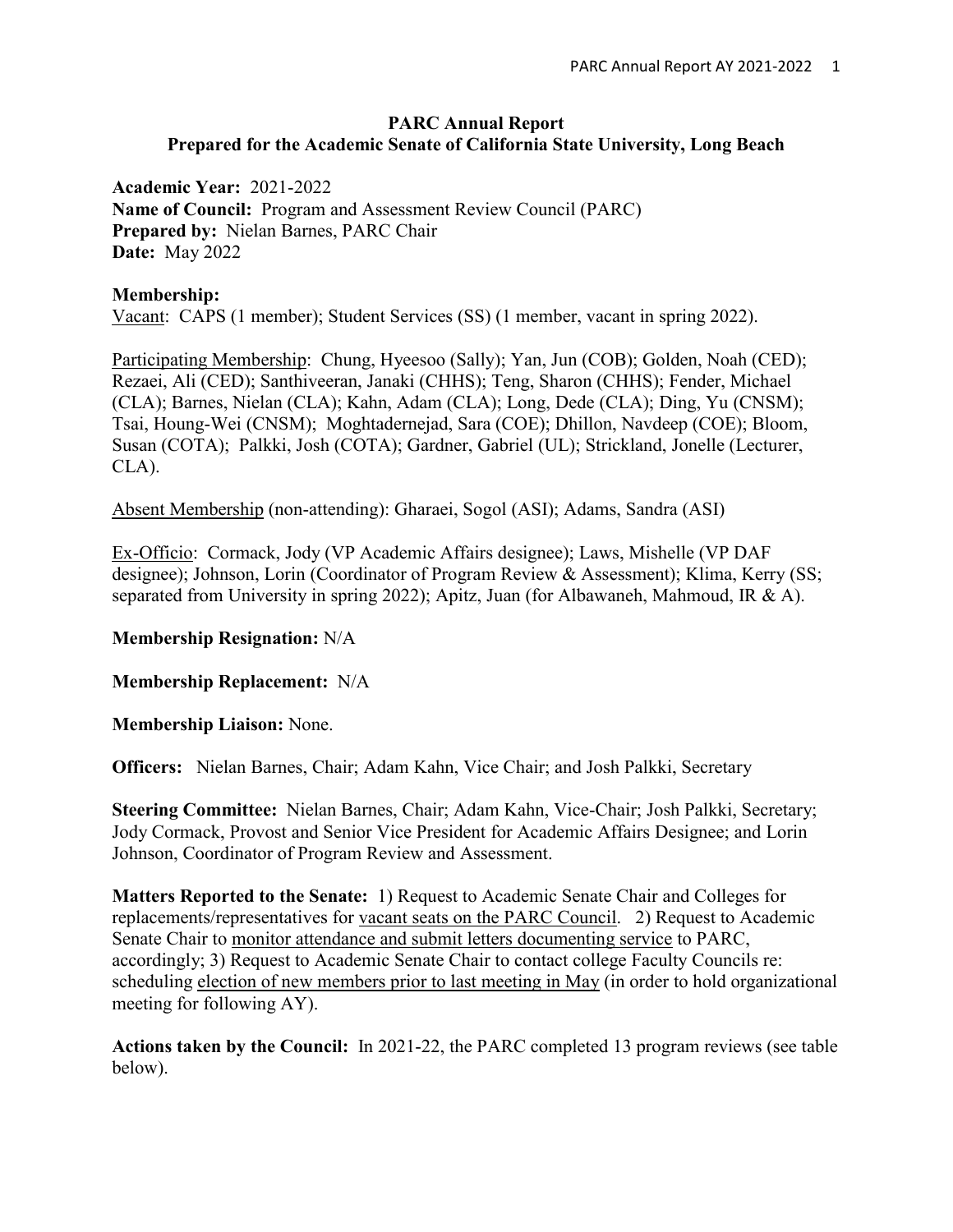| Year    | <b>Program Reviews</b> |
|---------|------------------------|
| 2021-22 | 13                     |
| 2020-21 | 16                     |
| 2019-20 | 8                      |
| 2018-19 | 14                     |
| 2017-18 | 11                     |
| 2016-17 | 14                     |
| 2015-16 | 1                      |
| 2014-15 | 3                      |
| 2013-14 | 10                     |
| 2012-13 | 11                     |
| 2011-12 | 6                      |
| 2010-11 | 9                      |
| 2009-10 | 17                     |

### **1) Completed Degree Program Reviews/Recommendations CNSM:**

Department of Chemistry and Biochemistry

- B.S. Chemistry
- B.A. Chemistry
- B.S. Biochemistry
- B.A. Biochemistry
- M.S. Chemistry
- M.S. Biochemistry

#### **COED:**

Department of Advanced Studies in Education and Counseling M.S. in Counseling Psychology

Department of Advanced Studies in Education and Counseling M.A. in Education, Social and Cultural Analysis of Education

#### **CHHS:**

Department of Recreation & Leisure Studies B.A. in Recreation B.A. option in Recreation Therapy School of Nursing

## **CLA:**

Department of Political Science M.A. in Political Science B.A. in Political Science

Department of Anthropology M.A. in Anthropology B.A. in Anthropology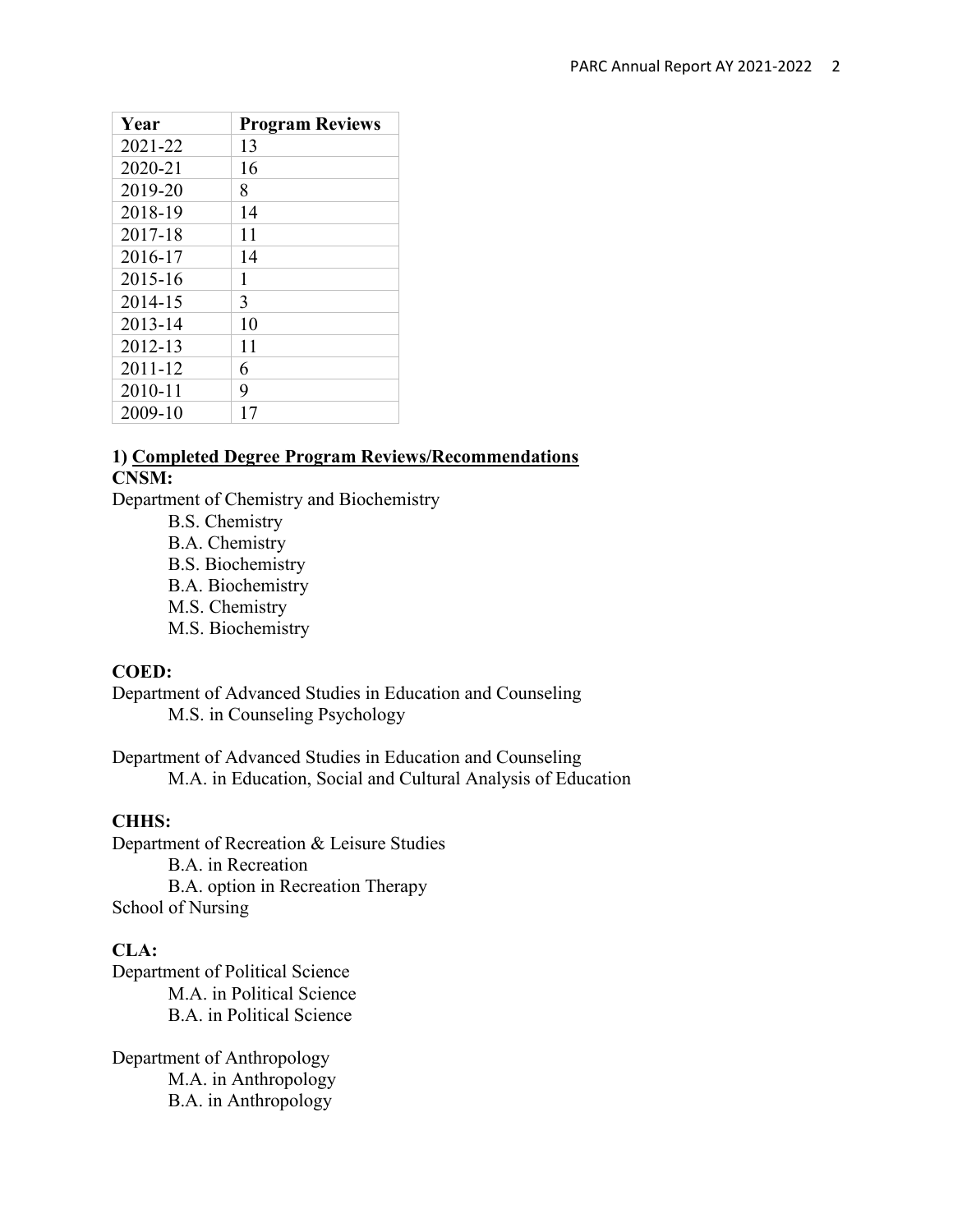Department of Asian and Asian American Studies

M.A. in Asian Studies Option in Chinese Studies Option in Japanese Language and Pedagogy B.A. in Asian Studies B.A. in Asian American Studies B.A. in Chinese Studies B.A. in Japanese Minor in Asian American Studies Minor in Chinese Language and Culture Minor in Japanese Language and Culture Minor in Korean Language and Culture Minor in Khmer (Cambodian) Language and Culture Certificate in Asian Studies

## **CLA/CPIE:**

B.A. in Liberal Arts

## **2) Completed Academic Support Program Reviews/Recommendations:**

- Prerequisite Advising Support Services (PASS) Program (renamed Mentoring, Advising and Placement Support (MAPS))
- College of Business Center for Student Success
- The Learning Center
- COTA Advising

**3) Program Reviews in Department Consultation Phase: Degree-Granting Programs**: **CHHS** 

Department of Gerontology M.S. in Gerontology

## **CNSM**

Department of Science Education M.S. Science Education

## **COE**

Department of Civil Engineering and Construction Engineering Management \* M.S. Civil Engineering

Department of Computer Engineering and Computer Science M.S. Computer Science & Engineering

Department of Electrical Engineering M.S. Electrical Engineering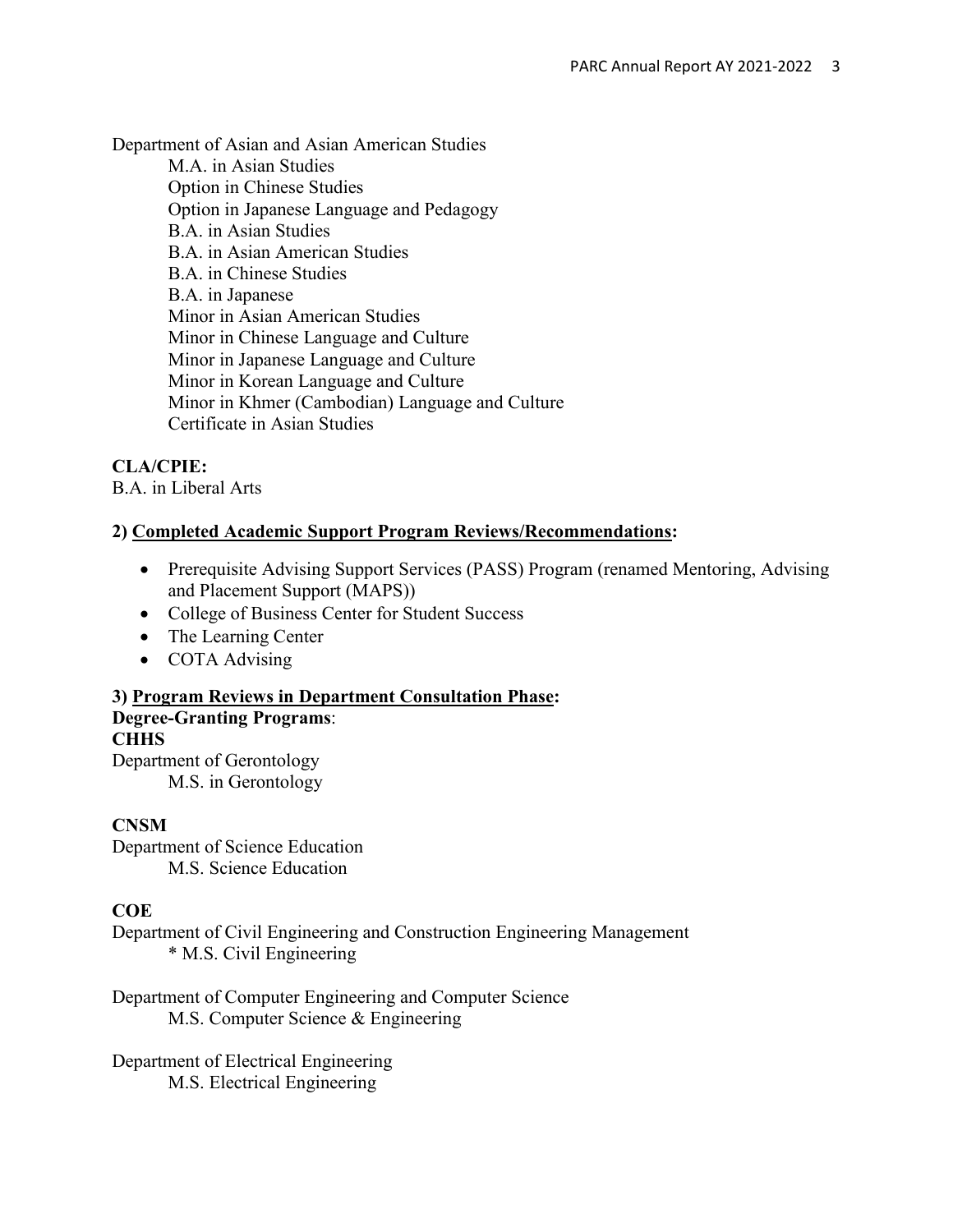\* B.S. Electronics Engineering Technology

Department of Mechanical and Aerospace Engineering M.S. Mechanical & Aerospace Engineering

## **CLA**

Department of Economics B.A./M.A.

Department of Environmental Science & Policy B.A./B.S.

Department of Geography B.A./M.A.

Department of Psychology  $*$  B.A./M.A.

#### **Academic Support Programs:**

- CLA Advising Center (ATLAS)
- COE Advising Center
- University Library

*\*Programs were offered extension to complete self-studies in light of campus changes with COVID-19*

# **4) Program Reviews moved to the 2022-2023 Program Review Cycle: COED**

Department of Educational Leadership Ed.D. in Educational Leadership

### **CHHS**

Department of Kinesiology B.A./M.A./M.S.

Department of Speech Language Pathology B.A. in SLP

#### **CNSM**

Department of Physics and Astronomy B.A./B.S./M.S.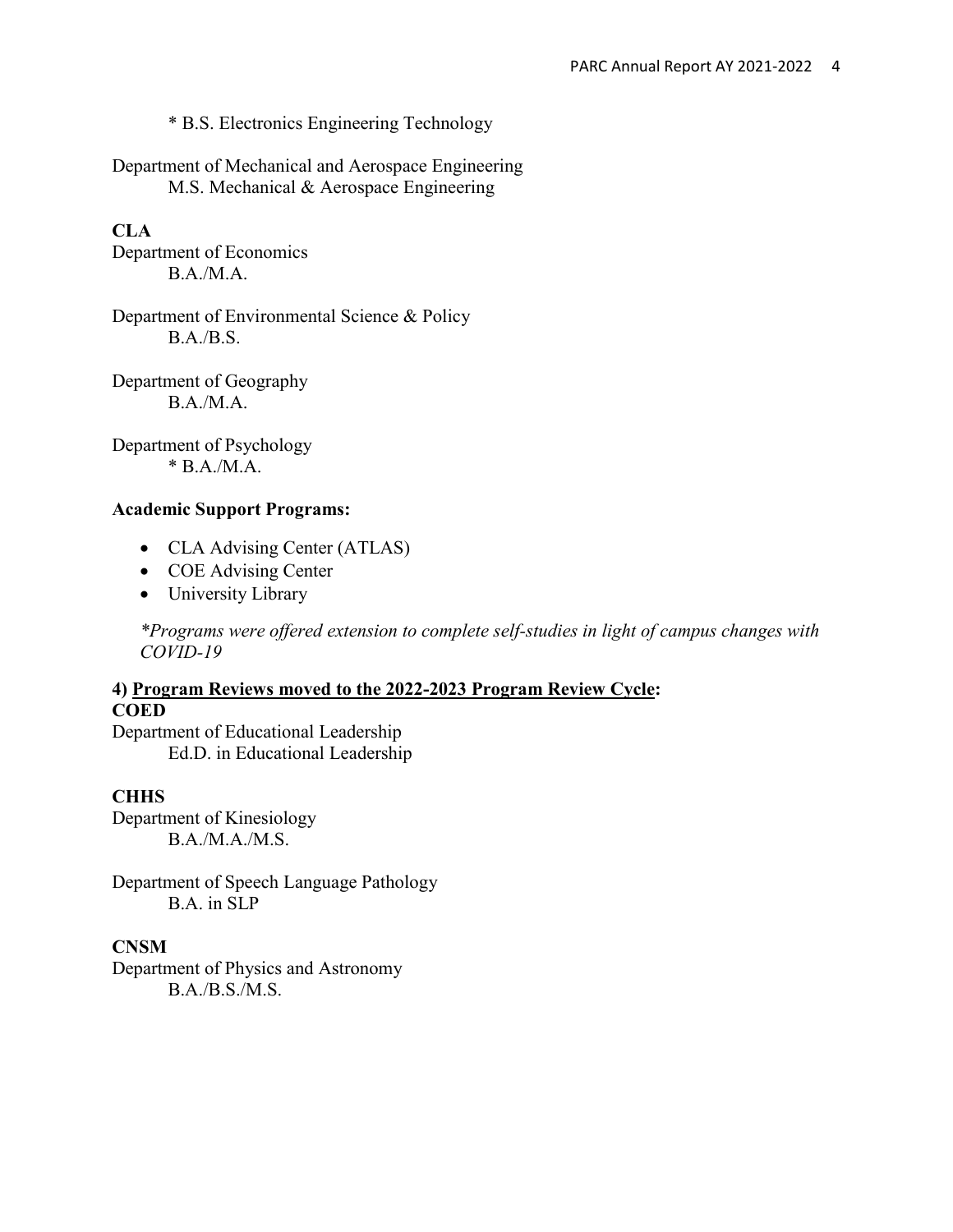### **CLA**

Department of Linguistics

B.A. in American Sign Language and Deaf Cultures

#### **Academic Support**

CHHS Undergraduate Advising

## *5) Completed External Reviews with receipt of External Review Report (Accreditation):*  **CHHS:**

School of Nursing

### *6) Completed External Reviews with receipt of External Review Report (Traditional):*  **CNSM:**

Department of Chemistry and Biochemistry

- B.S. Chemistry B.A. Chemistry B.S. Biochemistry B.A. Biochemistry
- M.S. Chemistry
- M.S. Biochemistry

#### **COED:**

Department of Advanced Studies in Education and Counseling M.S. in Counseling Psychology

Department of Advanced Studies in Education and Counseling

M.A. in Education, Social and Cultural Analysis of Education

## **CHHS:**

Department of Recreation & Leisure Studies B.A. in Recreation

B.A. option in Recreation Therapy

## **CLA:**

Department of Political Science M.A. in Political Science B.A. in Political Science

Department of Anthropology M.A. in Anthropology B.A. in Anthropology

#### Department of Asian and Asian American Studies M.A. in Asian Studies Option in Chinese Studies Option in Japanese Language and Pedagogy B.A. in Asian Studies B.A. in Asian American Studies

B.A. in Chinese Studies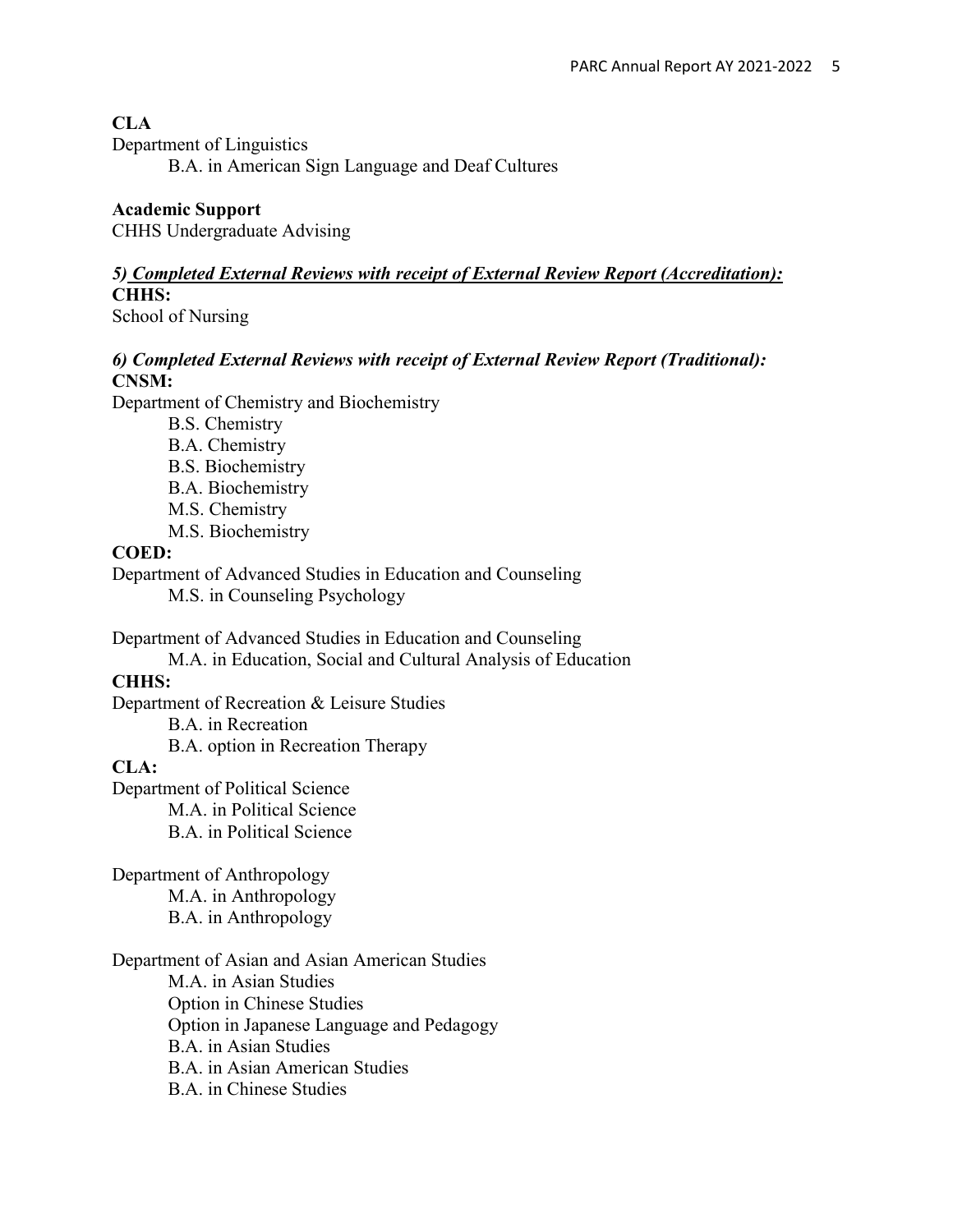B.A. in Japanese Minor in Asian American Studies Minor in Chinese Language and Culture Minor in Japanese Language and Culture Minor in Korean Language and Culture Minor in Khmer (Cambodian) Language and Culture Certificate in Asian Studies

## **CLA/CPIE:**

B.A. in Liberal Arts

### *7) Completed External Reviews with pending receipt of External Review Report (Traditional):* **CNSM**

Department of Physics and Astronomy B.A./B.S./M.S.

**Academic Support** CHHS Undergraduate Advising

*8) Self-studies received***: For 2021 – 22 COE** Department of Electrical Engineering MS Electrical Engineering

*9) Self-study extensions granted (see #3 above re: \*COVID extensions):*  **Degree-Granting Programs**: **COE** Department of Civil Engineering and Construction Engineering Management MS Civil Engineering Department of Electrical Engineering BS Electronics Engineering Technology

#### **CLA**

Department of Psychology BA/MA

**Academic Support Programs:**  University Library

#### **Internal Proceedings / Discussion Occurred:**

- 1) Conducted AY 2021-2022 organizational meeting: reviewed PARC charge, member duties (officers were elected in Spring 2021).
- 2) Provided overview of PARC Charge, Program Review Process, and UPRC role(s)